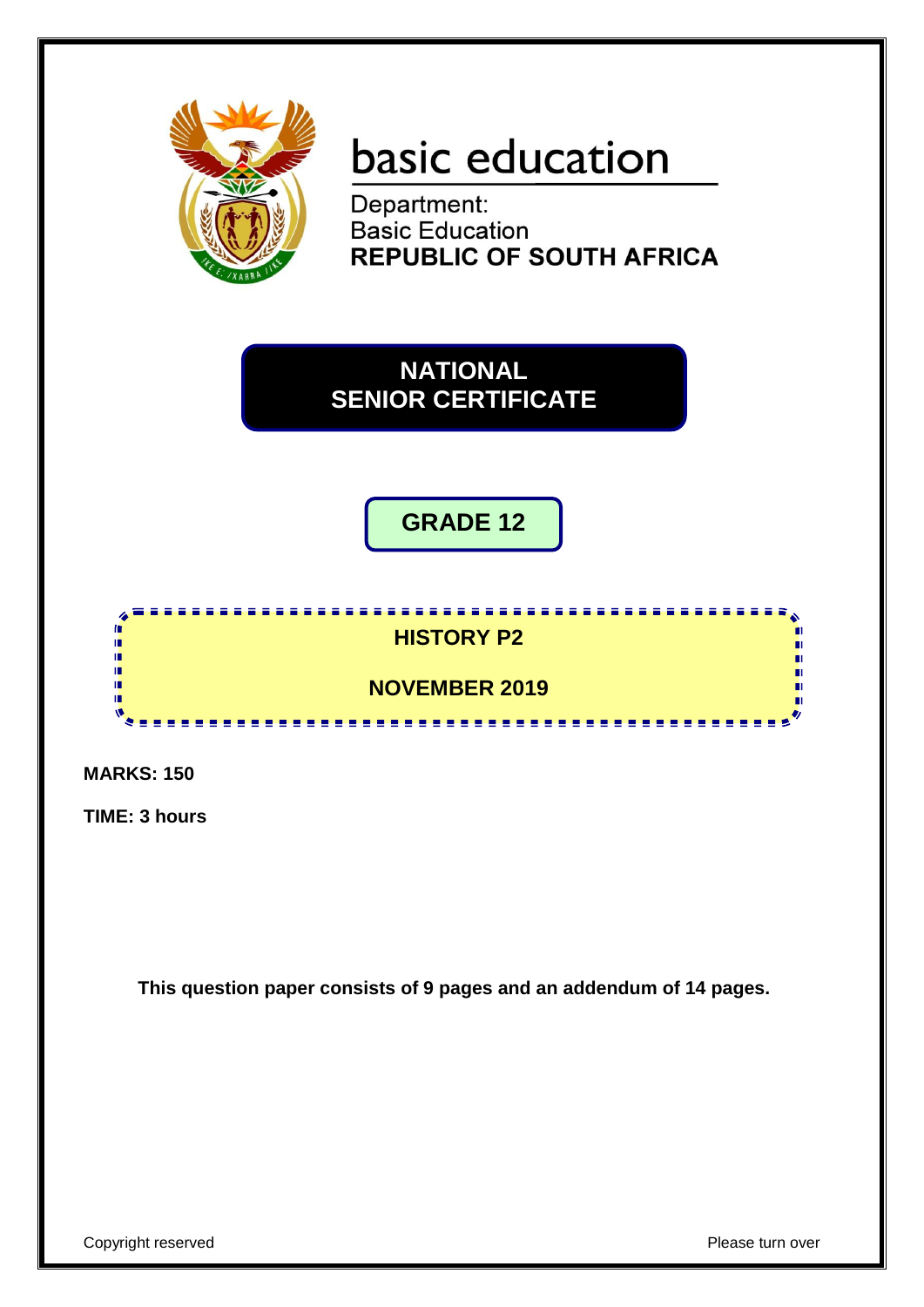#### **INSTRUCTIONS AND INFORMATION**

1. This question paper consists of SECTION A and SECTION B based on the prescribed content framework in the CAPS document.

#### **SECTION A: SOURCE-BASED QUESTIONS**

- QUESTION 1: CIVIL RESISTANCE, 1970s TO 1980s: SOUTH AFRICA
- QUESTION 2: THE COMING OF DEMOCRACY TO SOUTH AFRICA AND COMING TO TERMS WITH THE PAST
- QUESTION 3: THE END OF THE COLD WAR AND A NEW WORLD ORDER, 1989 TO THE PRESENT

#### **SECTION B: ESSAY QUESTIONS**

- QUESTION 4: CIVIL RESISTANCE, 1970s TO 1980s: SOUTH AFRICA: THE CRISIS OF APARTHEID IN THE 1980s
- QUESTION 5: THE COMING OF DEMOCRACY TO SOUTH AFRICA AND COMING TO TERMS WITH THE PAST
- QUESTION 6: THE END OF THE COLD WAR AND A NEW WORLD ORDER: THE EVENTS OF 1989
- 2. SECTION A consists of THREE source-based questions. Source material that is required to answer these questions can be found in the ADDENDUM.
- 3. SECTION B consists of THREE essay questions.
- 4. Answer THREE questions as follows:
	- 4.1 At least ONE must be a source-based question and at least ONE must be an essay question.
	- 4.2 The THIRD question may be either a source-based question or an essay question.
- 5. You are advised to spend at least ONE hour per question.
- 6. When answering questions, you should apply your knowledge, skills and insight.
- 7. You will be disadvantaged by merely rewriting the sources as answers.
- 8. Number the answers correctly according to the numbering system used in this question paper.
- 9. Write neatly and legibly.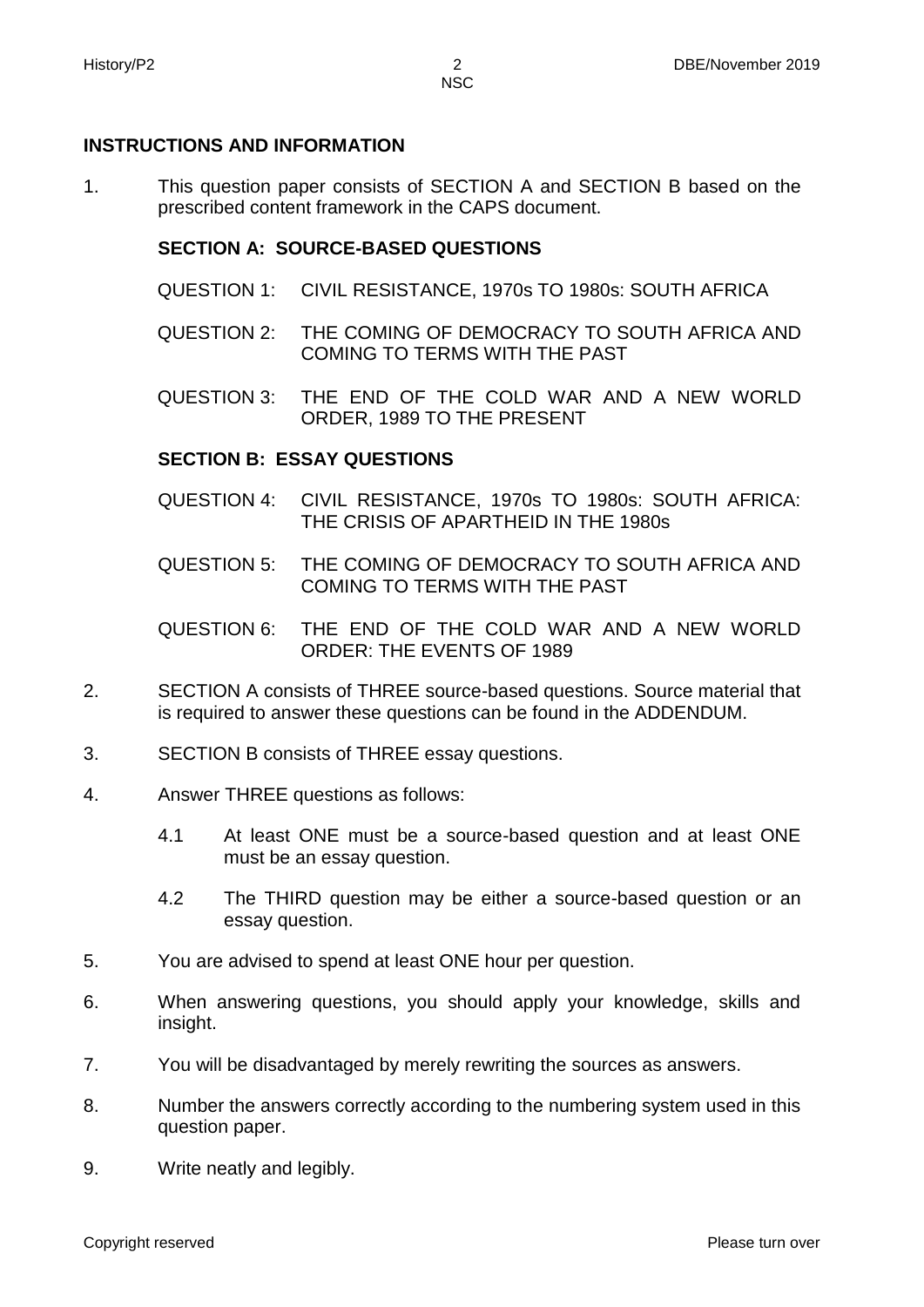### **SECTION A: SOURCE-BASED QUESTIONS**

Answer at least ONE question, but not more than TWO questions, in this SECTION. Source material that is required to answer these questions is contained in the ADDENDUM.

#### **QUESTION 1: WHAT ROLE DID THE SOUTH AFRICAN STUDENTS' ORGANISATION (SASO) PLAY IN CONSCIENTISING BLACK SOUTH AFRICANS?**

Study Sources 1A, 1B, 1C and 1D and answer the questions that follow.

- 1.1 Refer to Source 1A.
	- 1.1.1 Quote TWO reasons from the source about what prompted black South African students to join NUSAS. (2 x 1) (2)
	- 1.1.2 Define the concept *apartheid* in your own words. (1 x 2) (2)
	- 1.1.3 Using the information in the source and your own knowledge, explain why Biko felt it was necessary for the formation of SASO in 1969.  $(2 \times 2)$ (4)
- 1.2 Read Source 1B.
	- 1.2.1 How, according to the source, did SASO promote the philosophy of Black Consciousness? (2 x 1) (2)
	- 1.2.2 Name the TWO leaders in the source that influenced SASO's community development projects. (2 x 1) (2)
	- 1.2.3 List THREE community projects in the source that were established by SASO. (3 x 1) (3)
	- 1.2.4 Using the information in the source and your own knowledge, comment on the impact that community development projects had on black South Africans. (2 x 2) (4)
- 1.3 Study Source 1C.
	- 1.3.1 How, according to the source, did the Minister of Justice stun (shock) parliament? (1 x 2) (2)
	- 1.3.2 Using the information in the source and your own knowledge, explain how Pelser justified the banning of the SASO 8.  $(1 \times 2)$ (2)
	- 1.3.3 Why, according to the source, did Pelser not take the leaders of SASO to court? (1 x 1) (1)
	- 1.3.4 Explain what you think Helen Suzman implied by the statement, 'government was responsible for creating an indestructible (everlasting) black nationalism, which is only a by-product of white nationalism'. (2 x 2) (4)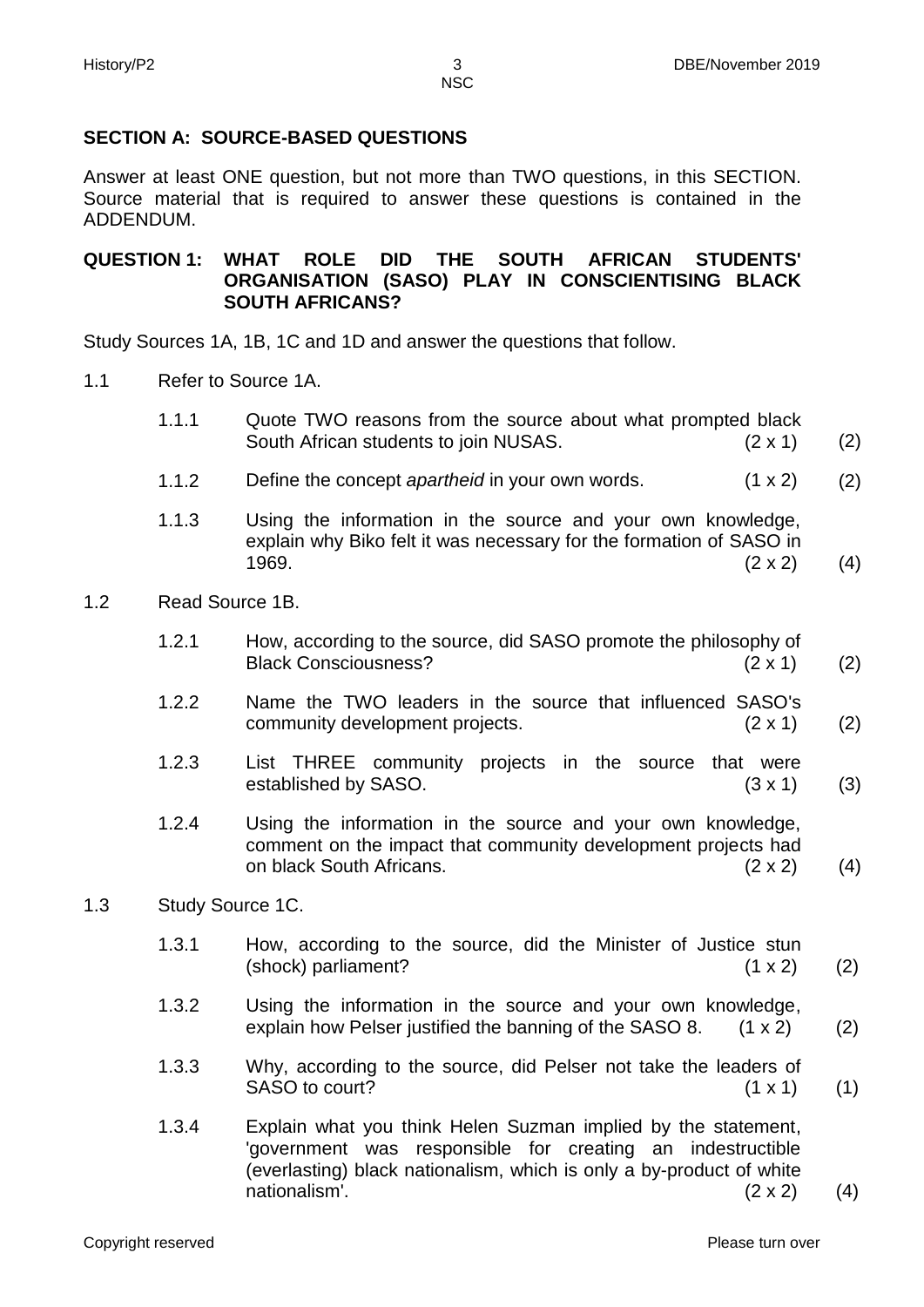1.4 Use Source 1D.

|     | 1.4.1 | Explain why you think SASO decided to publish this newsletter.<br>$(2 \times 2)$                                                                                                                                                                               | (4) |
|-----|-------|----------------------------------------------------------------------------------------------------------------------------------------------------------------------------------------------------------------------------------------------------------------|-----|
|     | 1.4.2 | Comment on the use of the raised black clenched fist on the front<br>cover of the newsletter.<br>$(1 \times 2)$                                                                                                                                                | (2) |
|     | 1.4.3 | Explain the usefulness of the information in this source when<br>researching the role of SASO.<br>$(2 \times 2)$                                                                                                                                               | (4) |
| 1.5 |       | Study Sources 1C and 1D and explain how the information in Source 1C<br>supports the evidence in Source 1D regarding the SASO 8.<br>$(2 \times 2)$                                                                                                             |     |
| 1.6 |       | Using the information in the relevant sources and your own knowledge, write<br>a paragraph of about EIGHT lines (about 80 words) explaining the role that<br>the South African Students' Organisation (SASO) played in conscientising<br>black South Africans. | (8) |

**[50]**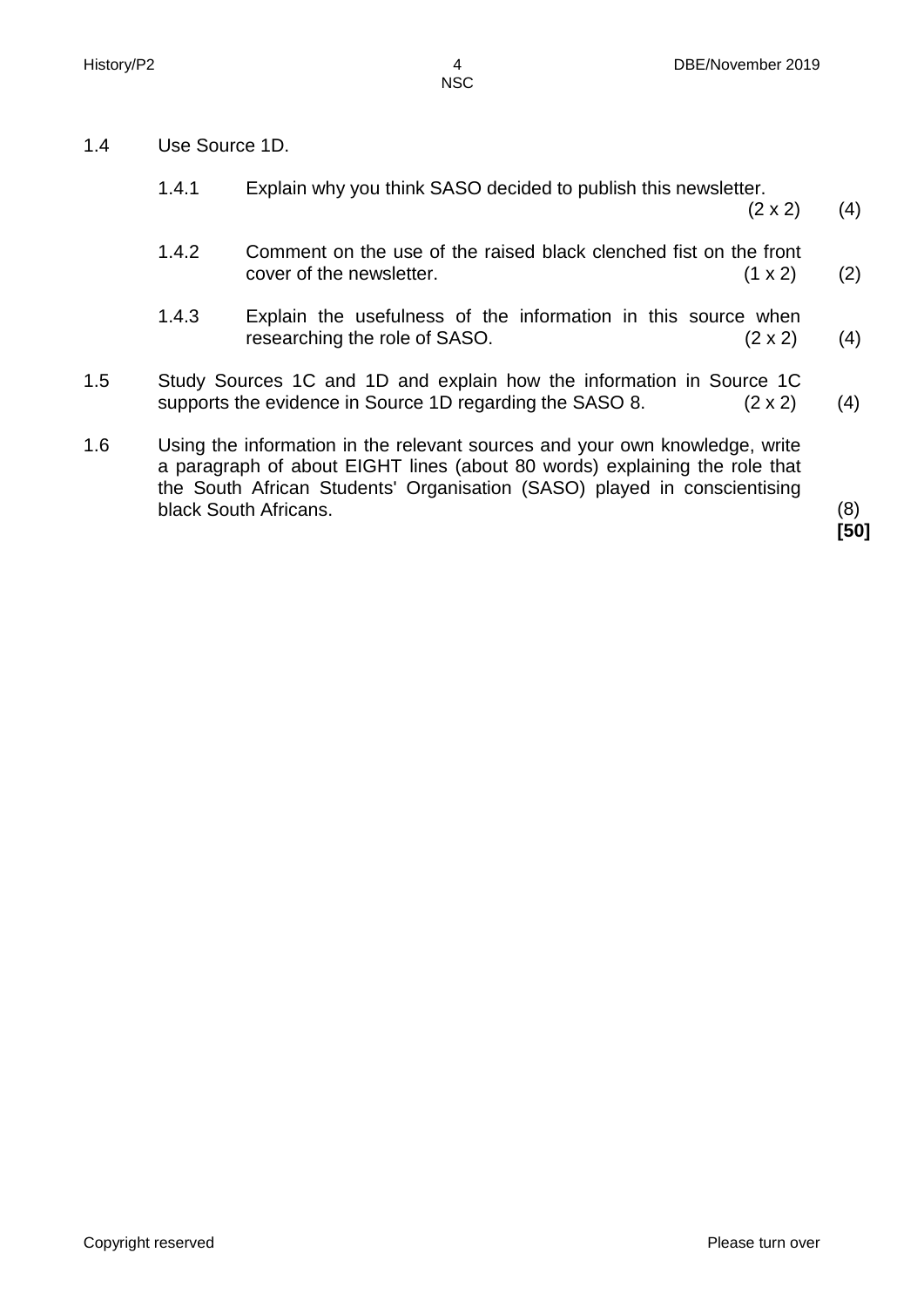**NSC** 

#### **QUESTION 2: HOW DID THE TRUTH AND RECONCILIATION COMMISSION (TRC) DEAL WITH THE MURDER OF POLITICAL ACTIVIST ASHLEY KRIEL?**

Study Sources 2A, 2B, 2C and 2D and answer the questions that follow.

- 2.1 Refer to Source 2A.
	- 2.1.1 Quote TWO organisations from the source that agreed to the establishment of the TRC. (2 x 1) (2)
	- 2.1.2 Give TWO reasons in the source for the formation of the TRC.  $(2 \times 1)$ (2)
	- 2.1.3 Explain why you think the TRC was mandated to investigate human rights abuses that were committed between 1 March 1960 and 10 May 1994. (2 x 2) (4)
	- 2.1.4 Define the term *amnesty* in the context of the TRC. (1 x 2) (2)
	- 2.1.5 Using the information in the source and your own knowledge, comment on why the TRC listened to testimonies from both victims and perpetrators. (2 x 2) (4)
- 2.2 Consult Source 2B.
	- 2.2.1 Quote evidence from the source which suggests when and where Ashley Kriel was murdered. (2 x 1) (2)
	- 2.2.2 How, according to the source, did activists describe Ashley Kriel's personality? (2 x 1) (2)
	- 2.2.3 Using the information in the source and your own knowledge, explain why Ashley Kriel became a target of the apartheid security forces.  $(2 \times 2)$ (4)
	- 2.2.4 State TWO ways in the source in which Ashley Kriel's human rights were violated. (2 x 1) (2)
- 2.3 Study Source 2C.
	- 2.3.1 Name any TWO political activists in the source that Benzien apologised for assaulting during interrogation. (2 x 1) (2)
	- 2.3.2 Explain whether you think the TRC was justified in granting Benzien amnesty for the murder of Ashley Kriel. (2 x 2) (4)
- 2.4 Refer to Sources 2B and 2C. Explain how the information in Source 2B differs with the evidence in Source 2C regarding the murder of Ashley Kriel.  $(2 \times 2)$  (4)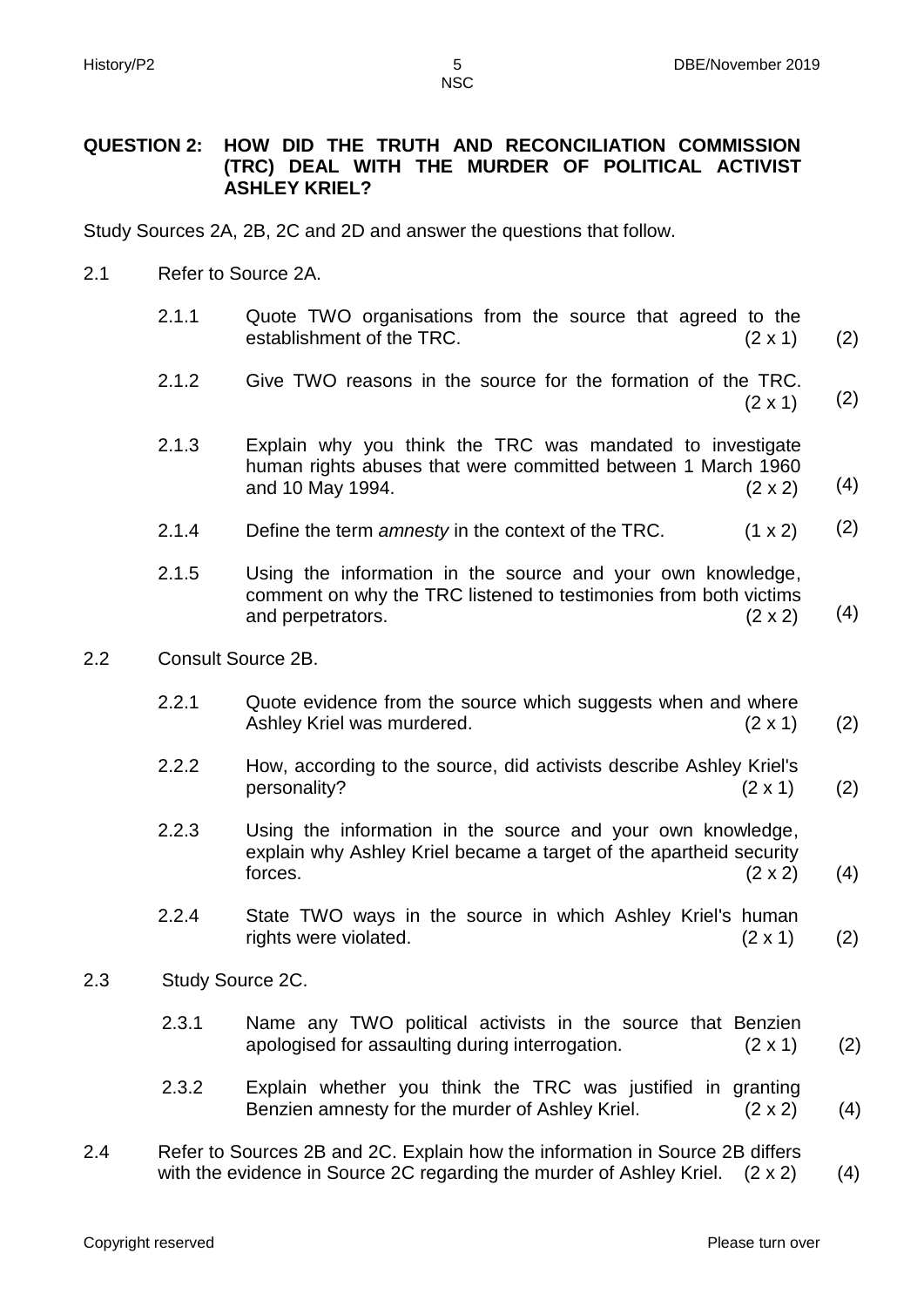- 2.5 Use Source 2D.
	- 2.5.1 Comment on what you think was implied by the words on the banner, 'TRC: NO JUSTICE FOR ASHLEY KRIEL'. (2 x 2) (4)
	- 2.5.2 Explain why you would regard the evidence in this source useful when researching the circumstances around the death of Ashley Kriel. (2 x 2) (4)
- 2.6 Using the information in the relevant sources and your own knowledge, write a paragraph of about EIGHT lines (about 80 words) explaining how the Truth and Reconciliation Commission dealt with the murder of political activist, Ashley Kriel. (8)

**[50]**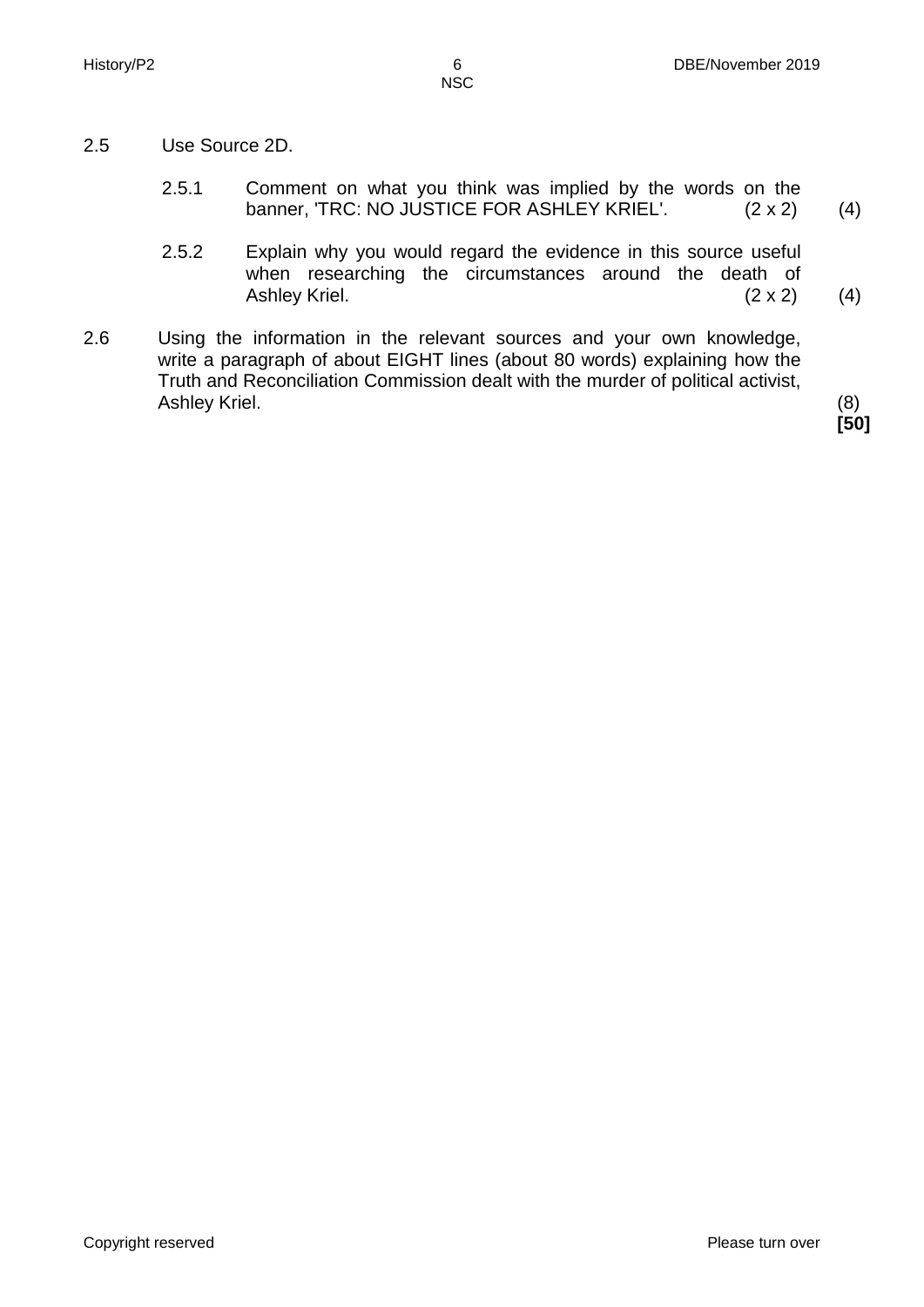**NSC** 

#### **QUESTION 3: WHAT IMPACT DID THE 2018 BRICS SUMMIT HAVE ON SOUTH AFRICA?**

Study Sources 3A, 3B, 3C and 3D and answer the questions that follow.

- 3.1 Refer to Source 3A.
	- 3.1.1 List any THREE BRICS member states from the source. (3 x 1) (3)
	- 3.1.2 Where, according to the source, was the  $10<sup>th</sup>$  BRICS Summit held?  $(1 \times 1)$ (1)
	- 3.1.3 What, according to Sooklal, were the THREE key challenges that emerging countries faced? (3 x 1) (3)
	- 3.1.4 Using the information in the source and your own knowledge, explain how members of BRICS intended to address the challenges that emerging countries experienced. (2 x 2) (4)
- 3.2 Study Source 3B.
	- 3.2.1 Explain the messages that are conveyed in the photograph. (2 x 2) (4)
	- 3.2.2 Using the information in the source and your own knowledge, comment on why you think leaders of BRICS were holding each other's hands.  $(1 \times 2)$ (2)
- 3.3 Compare Sources 3A and 3B. Explain how the information in Source 3A supports the evidence in Source 3B regarding the  $10^{th}$  BRICS Summit. (2 x 2) (4)
- 3.4 Consult Source 3C.
	- 3.4.1 Who, according to the source, benefitted from the agreement that was signed at the 10<sup>th</sup> BRICS Summit?  $(2 \times 1)$ (2)
	- 3.4.2 Using the information in the source and your own knowledge, explain the purpose of the investment deals that were signed at the BRICS Summit. (2 x 2) (4)
	- 3.4.3 Comment on why you think BRICS member states referred to South Africa as an 'underdog'. (1 x 2) (2)
	- 3.4.4 Explain the limitations of this source to a historian studying whether South Africa benefitted from BRICS. (2 x 2) (4)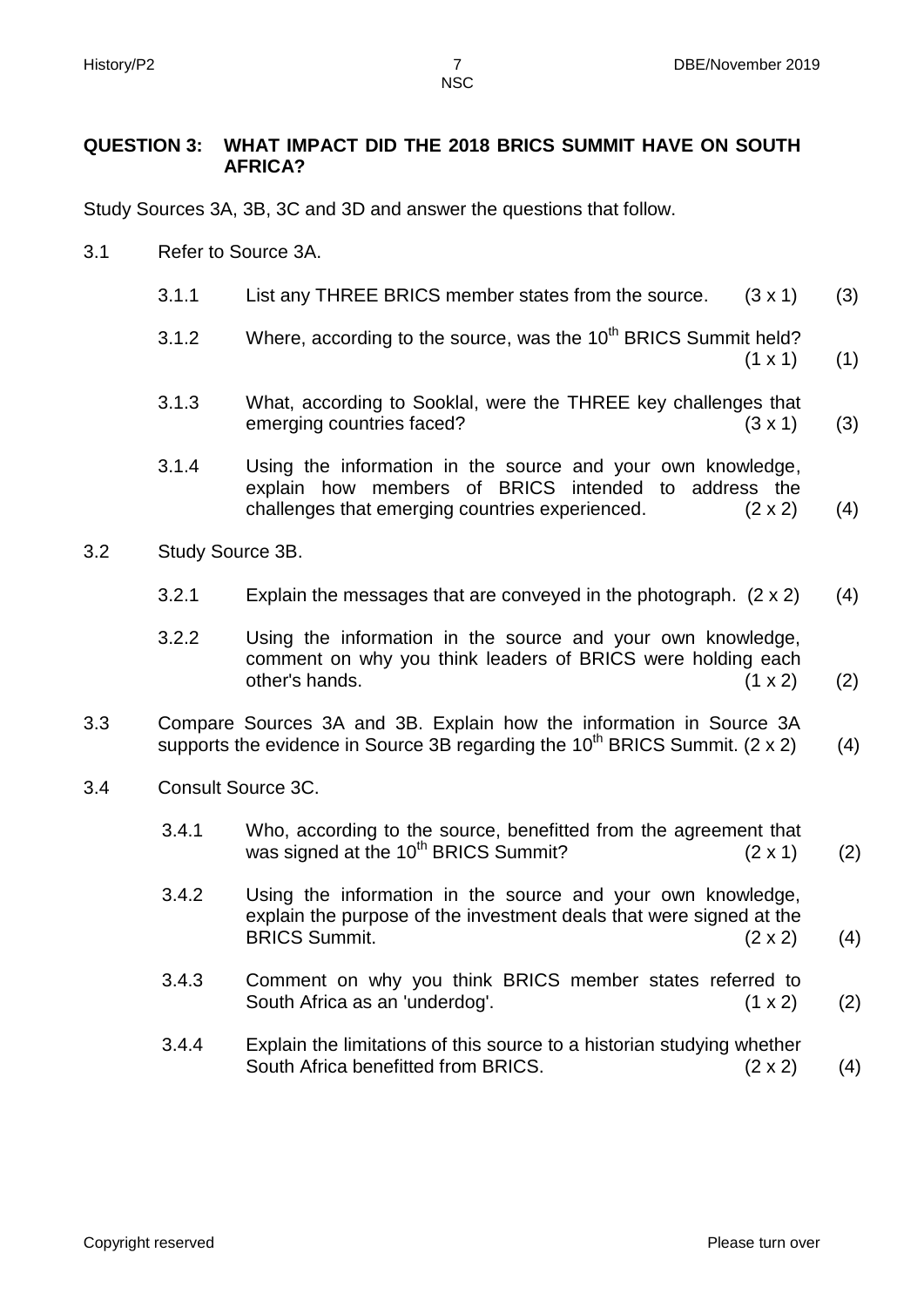3.5 Read Source 3D.

|     | 3.5.1 | What challenges, according to the source, did South Africa face as<br>a member of BRICS?<br>$(2 \times 1)$                                                                                                | (2) |
|-----|-------|-----------------------------------------------------------------------------------------------------------------------------------------------------------------------------------------------------------|-----|
|     | 3.5.2 | Define the term capitalism in your own words.<br>$(1 \times 2)$                                                                                                                                           | (2) |
|     | 3.5.3 | Identify ONE reason in the source that has 'restricted South<br>Africa's growth'.<br>$(1 \times 1)$                                                                                                       | (1) |
|     | 3.5.4 | Comment on how BRICS member states affected South Africa's<br>manufacturing sector.<br>$(2 \times 2)$                                                                                                     | (4) |
| 3.6 |       | Using the information in the relevant sources and your own knowledge, write<br>a paragraph of about EIGHT lines (about 80 words) explaining the impact that<br>the 2018 BRICS Summit had on South Africa. | (8) |

**[50]**

Copyright reserved **Please turn over** Please turn over